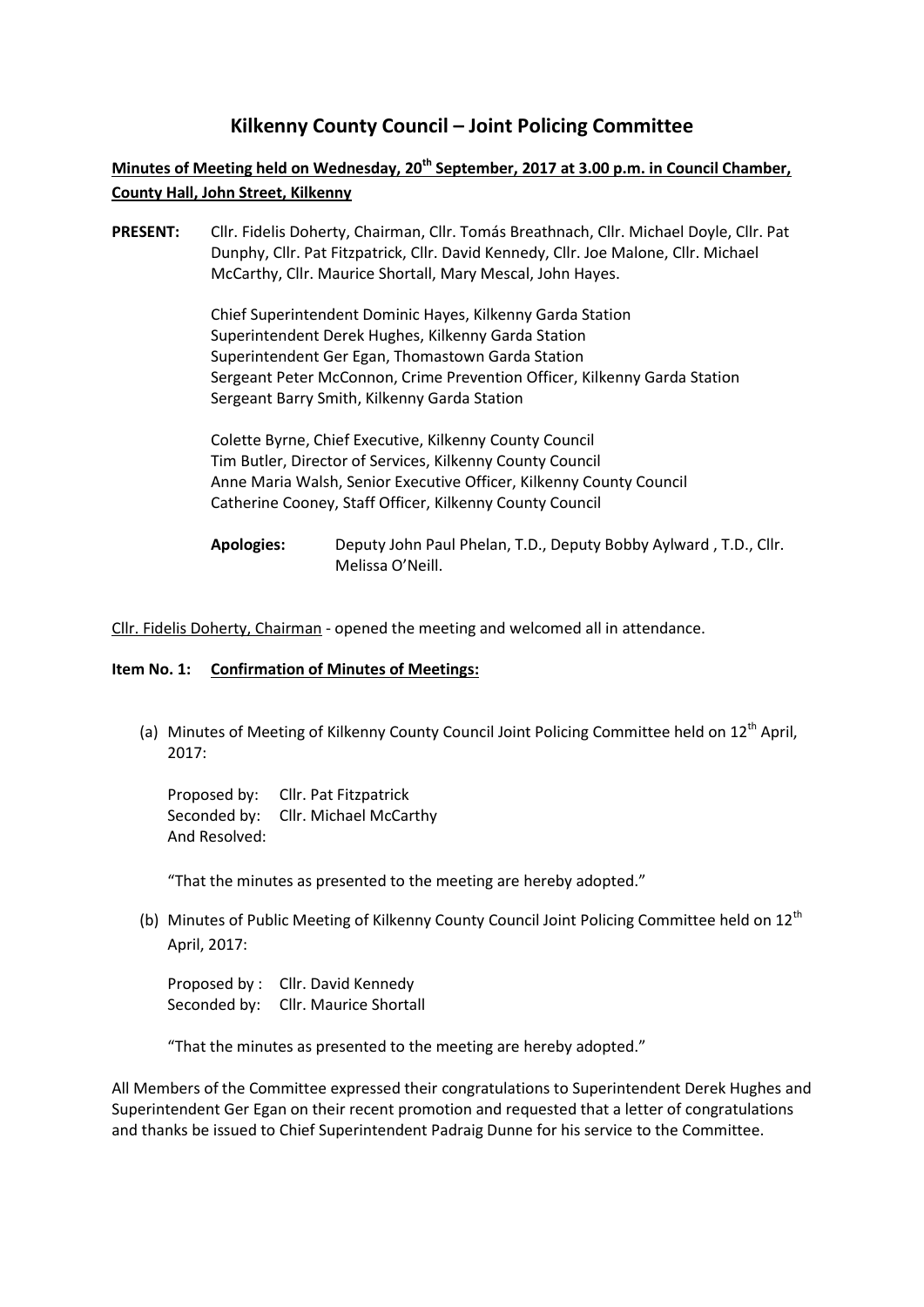## **Item No. 2: Crime Statistics, Traffic and Road Safety Update by An Garda Siochána**

Superintendent Ger Egan gave the Committee an update outlining statistics for 2017 in relation to Crime and Road Safety and giving details of the following:

- Reduction in burglary incidents.
- Operation Storm.
- Road Traffic incidents.
- Increase in Garda visibility across the county, i.e. extra speed checkpoints.

Superintendent Derek Hughes stated that he welcomes the challenge of his new role and acknowledged that the issues in the City are difference to those he has dealt with in the county areas. He is committed to keeping crime statistics low, ensuring a safe city, improving road safety, tackling drug related crimes and progressing the safer social initiative.

Mr. Tim Butler gave details on the Purple Flag which is the international accreditation for town centres in the evening and at night from 5.00 p.m. to 5.00 a.m. Mr. Butler agreed to arrange a meeting as soon as possible in order to progress this initiative and by achieving Purple Flag Status, Kilkenny will be seen as a safe place to come, socialise and live.

Queries were raised by Councillors in relation to the following:

- Withdrawal of squad cars from Traffic Corp in Thomastown
- Number of new recruits appointed to Kilkenny.
- Driver Feedback Signage.
- Garda Resources in Castlecomer.
- Sources of crimes and analysis of the causes of the crimes.
- Statistics on roadside drug testing.

Mr. Tim Butler and Superintendent Derek Hughes responded to all queries raised.

## **Item No. 3: Animal Welfare Issues.**

Mr. Tim Butler stated that he is aware of a number of reported animal welfare incidents in the recent pass and the Local Authority will continue to liaise with the Gardaí and the families involved in relation to these issues.

Superintendent Derek Hughes advised that there are a number of prosecutions in the courts in relation to animal cruelty in Kilkenny and confirmed that the Gardaí take all reports of animal cruelty very seriously.

Chief Superintendent Dominic Hayes stated the Gardaí have the following 2 no. concerns:

- 1. Number of non-chipped horses. There needs to be a licensing regime in place.
- 2. 2 no. serious incidents where horses had to be put down as result of running around town late at night.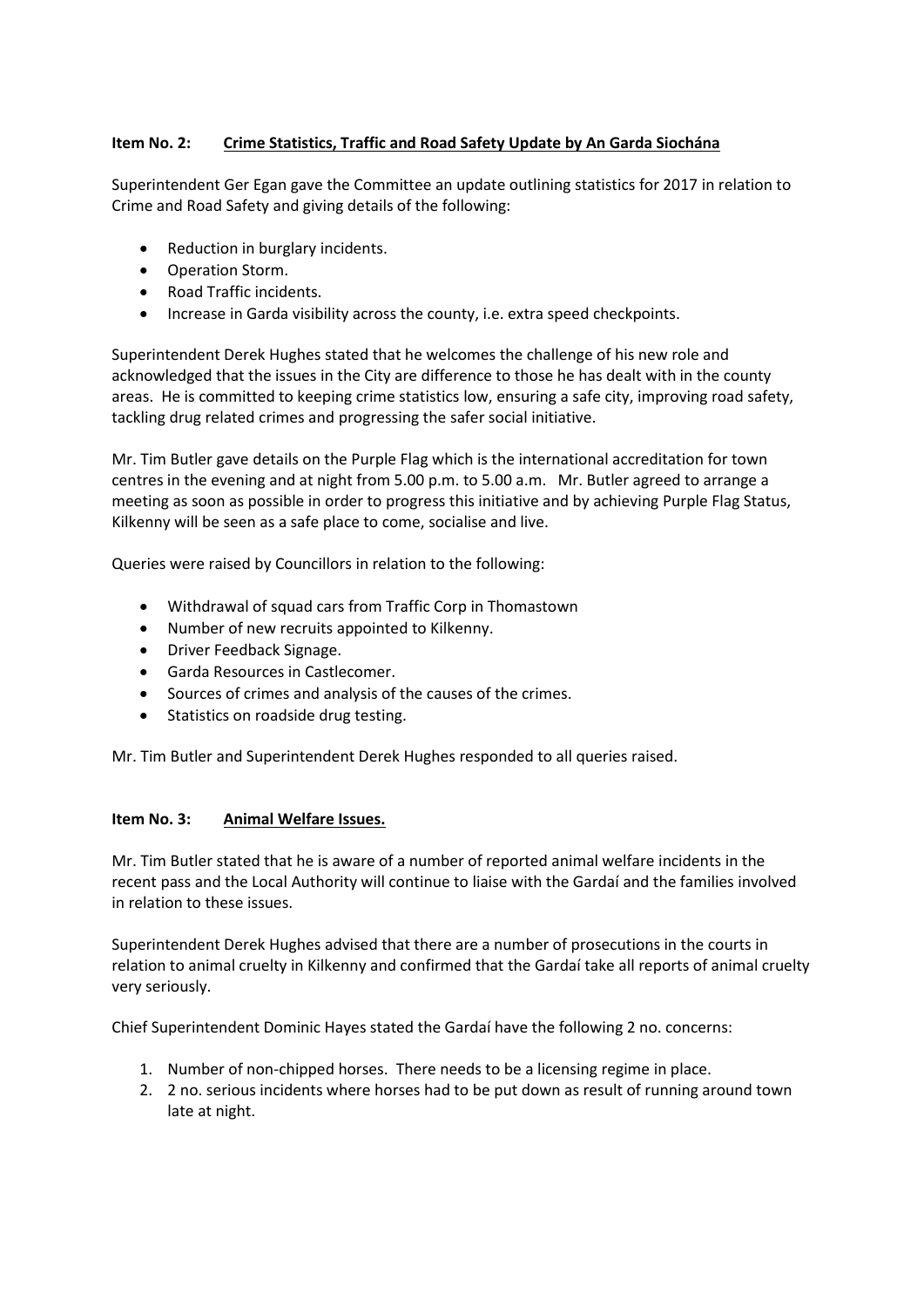Councillors made contributions in relation to the following:

- Figure on how many horses are currently in the City.
- Policy in relation to video evidence of animal cruelty cases on phones.
- Number of seizures in the last 12 months.
- Prosecutions in relation to dangerous driving of horse drawn vehicles.
- Expenditure incurred by the Council in the seizure of horses.

Mr. Tim Butler and Chief Superintendent Dominic Hayes responded to queries raised.

Following a discussion, it was:

Proposed by: Cllr. David Fitzgerald Seconded by: Cllr. David Kennedy And resolved

"that the JPC submit a request to the Department of Agriculture for an Official to attend the next JPC Meeting to brief the Committee on their role in relation to the care of horses".

It was also requested that information be provided at the next meeting regarding the responsibility on horse owners under the Road Acts in respect of the control of horses on a public road.

### **Item No. 4: Update on Community Text Alert Scheme**

Sergeant Peter McConnon, Crime Prevention Officer, Kilkenny Garda Station, gave an update to the meeting on the Community Text Alert Scheme outlining the following:

- Awards night on  $5<sup>th</sup>$  October, 2017.
- 62 Groups in Kilkenny/Carlow Division.
- IFA property marking scheme.
- It is about education and awareness and getting the message out.
- Direct correlation in the reduction of crime.

Councillors paid tribute to all those involved in the operation of the scheme and made contributions in relation to:

- Send text to make people aware of IFA property marking scheme.
- Proceeds from the sale/auctioning of unclaimed stolen property.
- Annual charge for the monitoring of personal alarms.

### **Item No. 5: Any Other Business**

Mr. John Hayes, Ferrybank Combined Residents Association, highlighted the existence of the Small Areas Policing (SAP) initiative headed up by Chief Superintendent Pat Leahy and focusing on community relations.

Chief Superintendent Dominic Hayes advised that he was aware of the existence of the initiative and has spoken Chief Superintendent Leahy in respect of same.